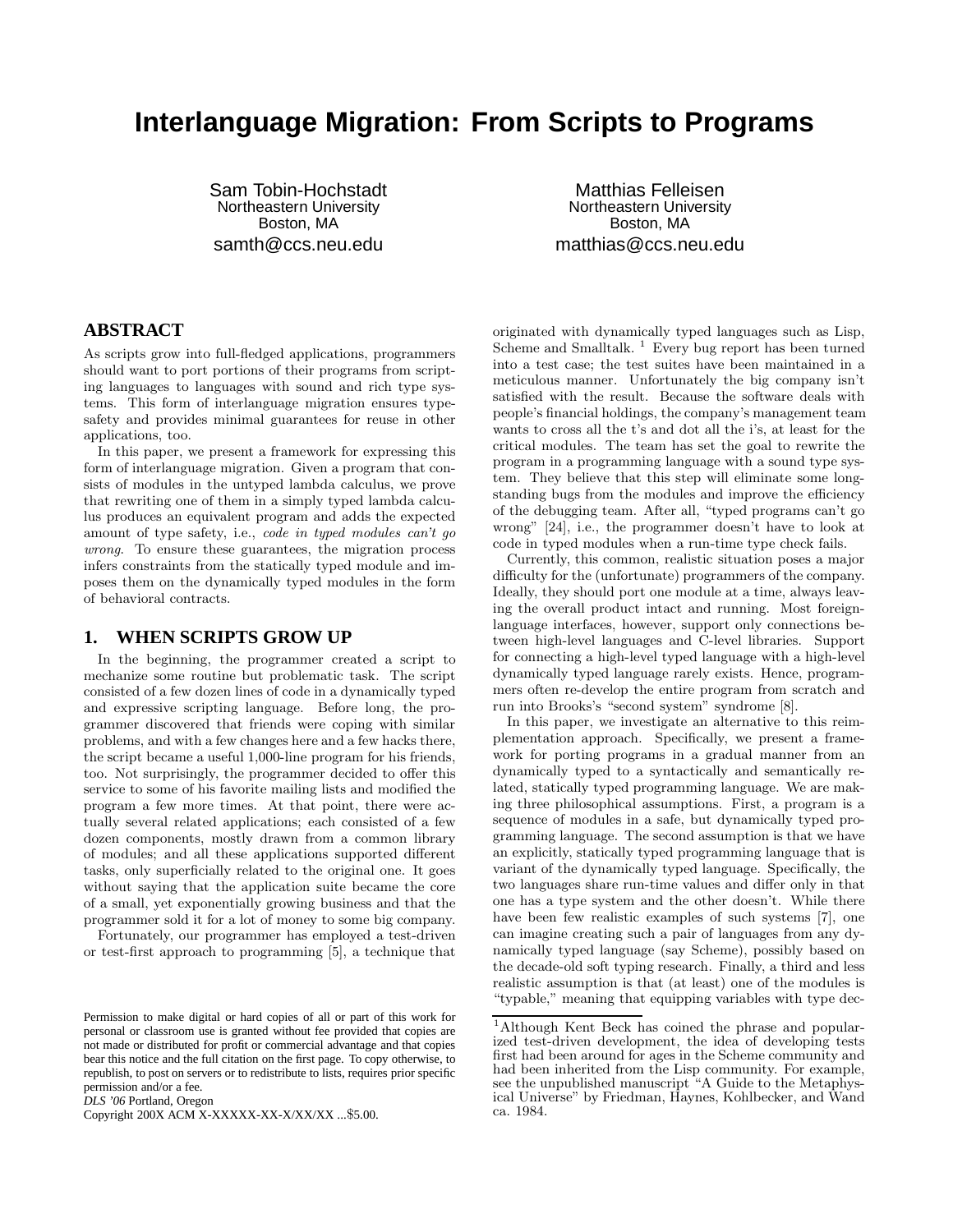larations suffices to port the module from the untyped to the typed version of the language. We realize that "typing" a module may require a serious rewriting effort, possibly supported by tools, but for our purposes, this simplifying assumption suffices.

Our primary goal is to establish a Milner-style theorem for the process of adding types to a program:

typed modules can't go wrong, and all run-time errors originate in untyped modules.

While we initially thought that such a theorem would "obviously" hold, we soon realized that even our simple model turned out to pose research questions. A modicum of reflection suggests that a soundness guarantee (such as the above) demands some protection of the typed module(s) from the dynamically typed ones. First, a dynamically typed module may abuse a typed function imported from a typed module. Second, the typed module may import functions from untyped modules and those may violate the type discipline of the module. Finally, because of higher-order functions, which are found in most popular scripting languages these days, both the first and the second problem aren't separable and most be solved together.

For a first impression, consider a concrete example:

```
(module f ;; declare and export f
       (int -> int) ;; with type int to int
       ;; as follows:
       (lambda (x int)
          (g x))
```
If this typed module is to export a value of type  $(int \rightarrow int)$ , g must be a function that maps integers to integers. Unfortunately, the module from which f imports g provides no such guarantees. We solve this problem with a type checker that infers constraints from the typed module on the remainder of the modules. Typically such constraints are written down in the documentation of a module but are not checked. Once we have derived the constraints, we turn them into behavioral contracts [11] for the dynamically typed modules. Since that is still insufficient for safety, we also generate wrapper modules that import functions from dynamically typed modules with contracts and re-export them with more stringent contracts. To keep things manageable for programmers, we avoid this second step as much as possible, since it introduces unexpected new modules into the code base.

The paper consists of six sections. The second section gives a high-level overview of interlanguage migration, plus the supporting contract and module systems. A formal model of the interlanguage migration is introduced in the third section and proved sound in the fourth. In the fifth section we discuss related work.

## **2. AN INFORMAL TOUR**

A typical scripting language is a highly expressive but untyped programming language. Usually scripting languages are (intended to be) safe. Almost all the popular ones include a module-like facility. To make things simple, we assume that a program is a sequence of modules followed by a "main expression."

The evaluation of such a program starts with the main expression. Evaluation proceeds as usual in an expressionoriented language. When the evaluation process encounters

a reference to a module, it imports the appropriate expression from there and evaluates it.

To keep things as simple as possible, we work with a typed variant of the untyped language where all binding positions in the come with type declarations. In short, we migrate to an explicitly typed language that is otherwise syntactically and semantically equivalent to the untyped one.

In a program that mixes typed and untyped modules, evaluation proceeds as before. This implies that the values of the typed language are those of the untyped language (and vice versa). For the reader with formal inclinations, figures 1, 2, 3 and 4 present the formal syntax and semantics of our model, though in this section we liberally add features to illustrate our points; section 3 explains these figures in detail.

Given an untyped modular program, the first step of interlanguage migration is to turn one module into a typed module. We assume that this step simply adds types to all binding positions of the module, including the module exports. Naturally, we don't believe that this is possible in reality. Instead, we expect that programmers rewrite their modules in a meaning-preserving manner—possibly using software analysis tools—so that they can add type declarations where needed. Still, because the goal of migration is to change the program without changing its meaning and our goal is to understand the effect of the overall process, we consider it justified for a first framework to simplify this step as much as possible.

After the chosen module has been rewritten in the typed version of the language, we need to check the types and infer from them how the typed module is going to interact with the others, which remain untyped. Consider the following simplistic program:

```
(module f (int \rightarrow int) (lambda (x int) (g x)))
(module g 999)
(f 5)
```
It consists of two modules: the first is presumably a module that has been rewritten in the typed language, the second one is still in the untyped language. Also, the first one exports a function from integers to integers; the second one exports a simple integer.

If we were to evaluate this program as is, it would eventually attempt to apply 999 to 5 via the application  $(g x)$ in the typed module. In other words, the typed portion of the program would trigger a run-time error, which, assuming proper source tracking, would tell the programmer that the typed module went wrong.

A different view of the problem is that when one module changes, the rest of the program has to play by new rules, too. In this case, the very fact that the export from g, the second module, is used as a function in the typed module establishes an agreement between the two modules. This agreement, however, is informal (and unuttered) and is not monitored during run-time. The evaluation therefore results in a run-time error seemingly due to the typed module.

Thus our first lesson is that informal agreements don't jive with the goal of introducing types. To reap the benefits of types, we must not only have agreements, we must enforce them. This line of reasoning naturally suggests the use of behavioral contracts in the spirit of Findler and Felleisen [11]. More precisely, we assume that an interlanguage migration process has access to the interfaces of the remaining modules and that it is possible to add contracts to these interfaces.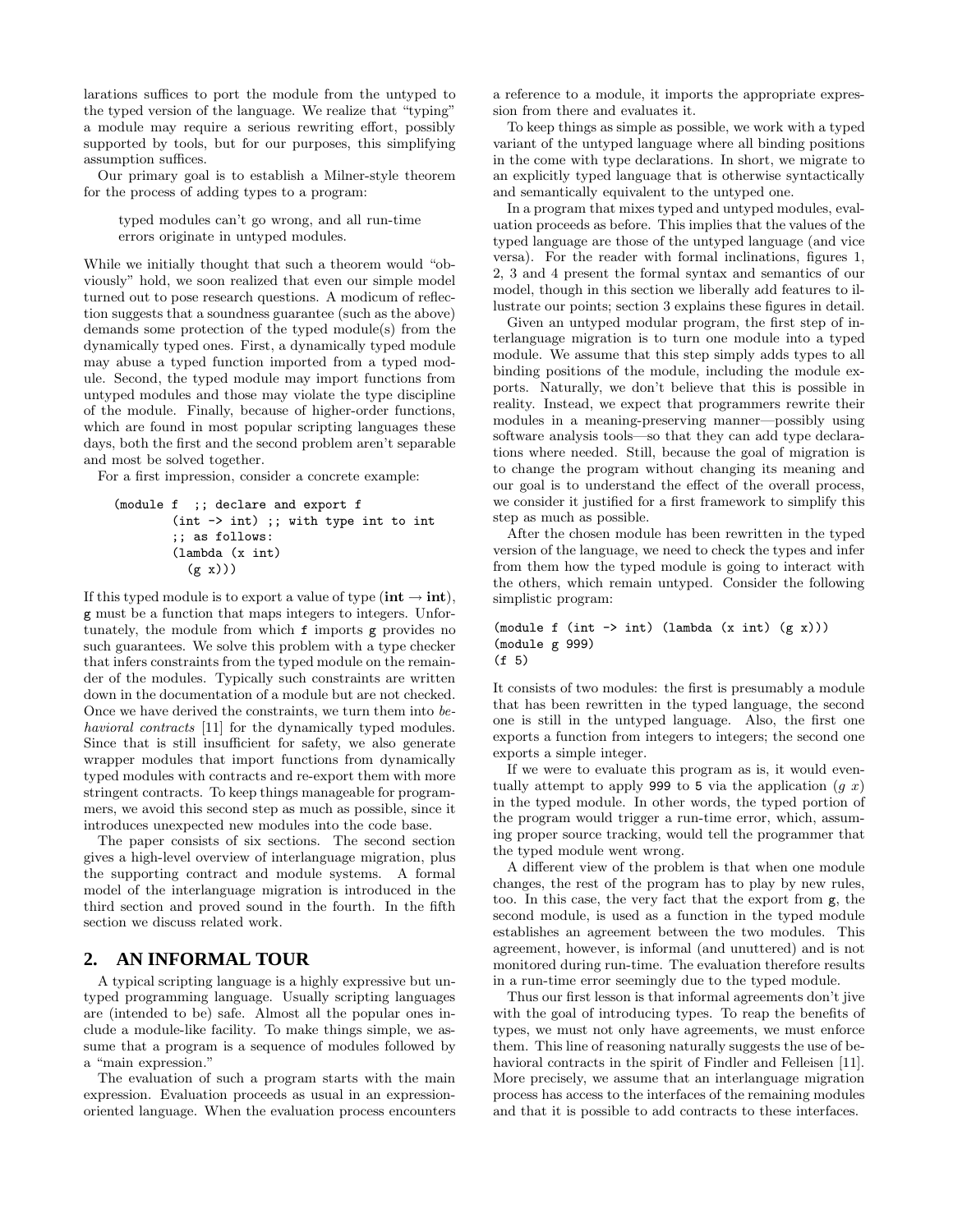| $P ::= e \mid MP$                      | Programs    |
|----------------------------------------|-------------|
| $M ::= (module f v)$                   | Modules     |
| $v ::= n \mid (\lambda x.e)$           | Values      |
| $e := v   x   f   (e e)   (if0 e e e)$ | Expressions |

#### Figure 1: Scripting Language Syntax

| $P \ ::= e_m \mid MP$                                                                 | Programs                 |
|---------------------------------------------------------------------------------------|--------------------------|
| $M \ :: = M_c \mid M_u \mid M_t$                                                      | Modules                  |
| $M_u ::= (module f v)$                                                                | Untyped Modules          |
| $M_c ::= (module \ f \ c \ v)$                                                        | Contracted Modules       |
| $M_t ::= (module \, f \, t \, v_t)$                                                   | Typed Modules            |
| c ::= int $(c \rightarrow c)$ int $\vee$ $(c \rightarrow c)$                          | Contracts                |
| $t$ ::= int $(t \rightarrow t)$                                                       | $Types \subset Contract$ |
| $v := n \mid (\lambda x.e)$                                                           | Untyped Values           |
| $v_t$ : $n \mid (\lambda x : t.e_t)$                                                  | Typed Values             |
| $v_m ::= n \mid (\lambda x : t.e_m) \mid (\lambda x . e_m)$                           | Mixed Values             |
| $e := v   x   f   (e e)   (if 0 e e e)$                                               | Untyped Expressions      |
| $e_t$ : $v_t$   x   f   $(e_t e_t)$   $(i\textbf{f0} e_t e_t e_t)$                    | <b>Typed Expressions</b> |
| $e_m := v_m \mid x \mid f \mid (e_m \, e_m) \mid (\textbf{if0} \, e_m \, e_m \, e_m)$ | Mixed Expressions        |

#### Figure 2: Typed Language Syntax

For our running example we would expect that migration changes the program as follows:

```
(module f (int -> int) (lambda (x int) (g x)))(module g (integer? -> integer?) 999)
(f 5)
```
Put differently, we can infer from the types of the first module that the second module must always export a function from integers to integers. In our framework, we express this fact with a contract to the module interface.

The example has two implications for interlanguage migration and its formal model. First, the language must also include optional contracts at module boundaries. Second, a type checker for the typed variant of the language must not only enforce the rules of the type system, it must also infer the contracts that these type annotations imply for the remaining modules.

Unfortunately, there are yet more problems. Consider this second program:

```
(module h (int -> int)
 (lambda (y int)
    (let ((g (lambda (x int) (+ x 10))))
      (+ (g y) (g 10)))))
(h false)
```
Here the programmer applies an  $(int \rightarrow int)$  function to false, a boolean. Since our evaluator ignores types, the boolean value flows into the typed module without any objections, only to cause havoc there. Again, the typed module appears to have gone wrong.

In this case, the solution is to interpret the types on the module exports as contracts so that the evaluator monitors how the other modules use functional exports from the typed module. For flat types such as **int**, the values that flow into typed functions are checked immediately; for functional values, the contracts are distributed over the domain and range of the function until flat values show up [11]. Technically,

the types become contracts on external references to the module f, and are interpreted as runtime checks, or casts, which specify the party to be blamed if they fail:

(h false)

steps to

```
({integer? -> integer?) \leq h : Main} false)
```
steps to

```
{integer? <= (h {integer? <= false : Main}) : Main}
```
At this point it has become clear that false is a bad value, and the evaluator can abort the execution blaming the main expression for supplying bad values to the typed module.

Simply adding contracts to existing modules doesn't solve all problems, though:

```
(module f int
  (if (not (m 5))
      (m true)
      7))
(module m ((or/c boolean? integer?)
            ->
           (or/c boolean? integer?))
  (lambda (x)
    (if (boolean? x) true (+ x 1))))f
```
The first, typed module contains two references to m, the second, untyped module. From the types of the subexpressions we can infer that m must export a function that can consume both booleans and integers and that can also produce both kinds of values. The resulting contract uses or/c in the domain and range part to state this fact but it still means that the evaluation of f raises a run-time error because (m true) produces a boolean rather than a number.

Our solution is to add new wrapper modules with more specific contracts based on the existing type and contract information: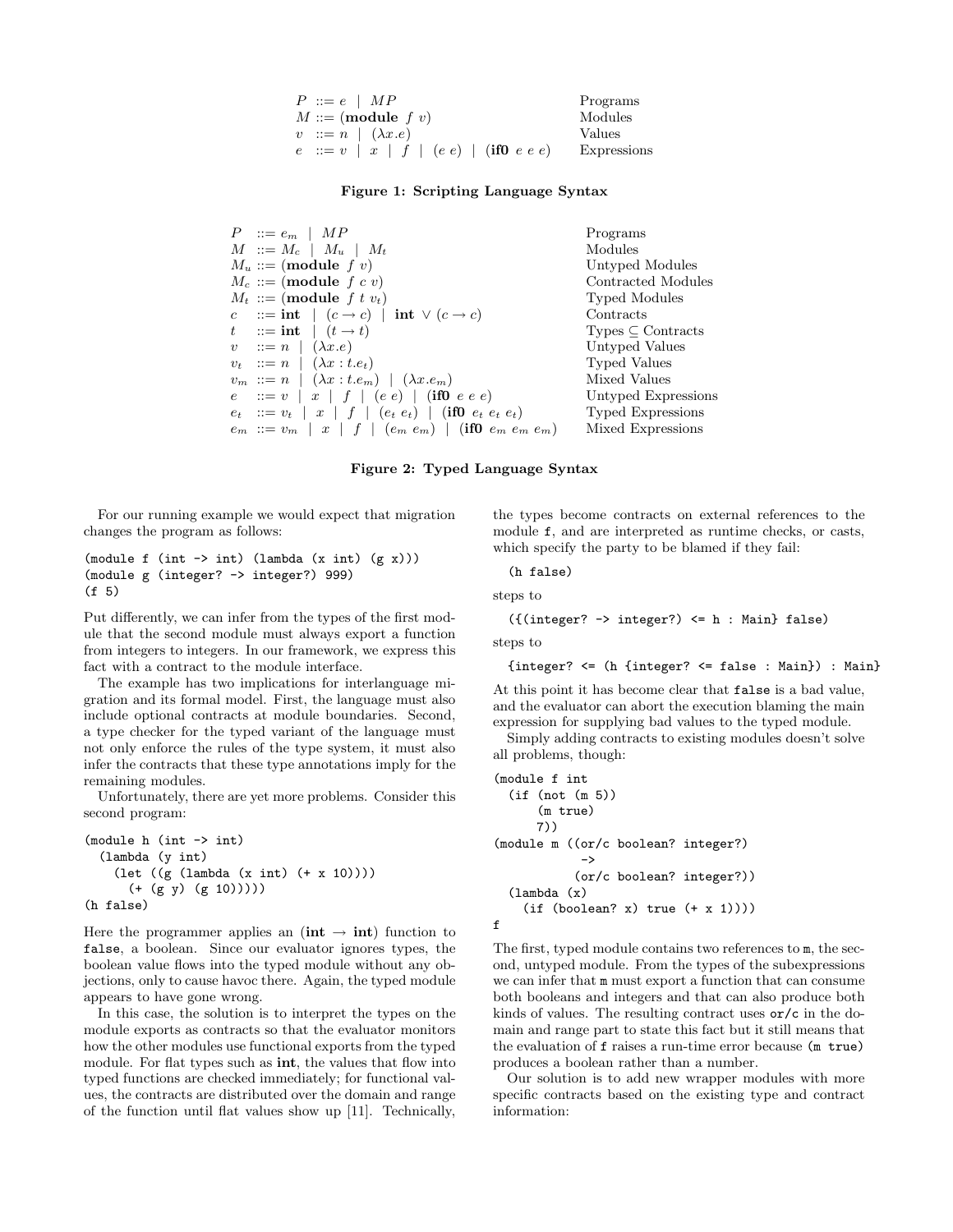| $v ::= n \mid (\lambda x : t.e_t) \mid (\lambda x.e) \mid \{(c \rightarrow c) \in^{f} v\}$ | Values |
|--------------------------------------------------------------------------------------------|--------|
| $e ::= v   x   f   (e e)   (if0 e e e)   \{c \in f e_t\}$ Expressions                      |        |

#### Figure 3: Runtime Syntax

| $((\lambda x.e) v)$                                                                                           |                         | $\longrightarrow$ $[v/x]e$                                                                      | <b>SUBST</b>           |
|---------------------------------------------------------------------------------------------------------------|-------------------------|-------------------------------------------------------------------------------------------------|------------------------|
| $((\lambda x : t.e) v)$                                                                                       |                         | $\longrightarrow$ $ v/x e$                                                                      | TYPEDSUBST             |
| $(n\ v)^{f}$                                                                                                  |                         | $\longrightarrow$ (blame f)                                                                     | APP-ERROR              |
| (if0 0 $e_1 e_2$ )                                                                                            | $\longrightarrow$ $e_1$ |                                                                                                 | $IF0-TRUE$             |
| (if0 v $e_1 e_2$ )                                                                                            | $\longrightarrow e_2$   |                                                                                                 | IF <sub>0</sub> -FALSE |
| $\{\mathbf{int} \Leftarrow^g n\}$                                                                             | $\longrightarrow$ n     |                                                                                                 | INT-INT                |
| $\{\text{int} \vee c \Leftarrow^g n\}$                                                                        | $\longrightarrow$ n     |                                                                                                 | INT-INTOR              |
| $\{int \vee c \Leftarrow^g v\}$                                                                               |                         | $\longrightarrow \{c \Leftarrow^g v\}$                                                          | INT-LAMOR              |
| $\{\mathbf{int} \Leftarrow^g v\}$                                                                             |                         | $\longrightarrow$ (blame q)                                                                     | INT-LAM                |
| $\{(c_1 \rightarrow c_2) \Leftarrow^g n\}$                                                                    |                         | $\longrightarrow$ (blame q)                                                                     | LAM-INT                |
| $\{(c_1 \rightarrow c_2) \Leftarrow^g v\}$                                                                    |                         | $\longrightarrow$ $\{(c_1 \rightarrow c_2) \Leftarrow^g v\}$                                    | LAM-LAM                |
| $(\{(c_1 \rightarrow c_2) \Leftarrow^g v\} w)^{J}$                                                            |                         | $\longrightarrow \{c_2 \Leftarrow^g (v \{c_1 \Leftarrow^f w\})\}$                               | <b>SPLIT</b>           |
| (module $f(v) \dots E[f]$                                                                                     |                         | $\longrightarrow \dots$ (module f v) $E[v]$                                                     | LOOKUP                 |
| (module $f c v$ ) $E[f]$                                                                                      |                         | $\longrightarrow \dots$ (module $f c v$ ) $E[\lbrace c \leftarrow^f v \rbrace]$ LOOKUP-CONTRACT |                        |
| (module f t v) $E[f^g]$ where $g \neq f \longrightarrow$ (module f t v) $E[\lbrace t \leftarrow^g v \rbrace]$ |                         |                                                                                                 | LOOKUP-TYPE            |
| $\dots$ (module f t v) $\dots E[f^J]$                                                                         |                         | $\longrightarrow \dots$ (module f t v) $E[v]$                                                   | LOOKUP-TYPE-SELF       |

#### Figure 4: Reduction Rules

```
(module f int
 (if (not (m-bool 5))
      (m-int true)
      7))
(module m-int
     ((or/c boolean? integer?) -> integer?)
    m)
(module m-bool
     ((or/c boolean? integer?) -> boolean?)
     m)
(module m ((or/c boolean? integer?)
            ->
           (or/c boolean? integer?))
 (lambda (x)
    (if (boolean? x) true (+ x 1))))
```
f

The new wrapper modules  $m$ -int and  $m$ -bool provide additional guarantees about the behavior of m, by placing stricter runtime contracts on the body of m than the contracts that were originally inferred. The new contracts allow the original module f to typecheck. When the program is evaluated, the contracts show that m-bool misrepresented m, and is thus blamed for the runtime violation.

This strategy raises the question: why we do not add wrapper modules everywhere, that contracts add safety checks for particular variable occurrences? This solution, while conceptually simple, fails to generate maintainable code. Each time this migration step is applied (for example, for each module ported from being untyped to typed), a slew of new wrapper modules would be created. Soon, the system would be an incomprehensible mess.

This points to a design requirement we consider fundamental: that the resulting program be maintainable. Our transformation is not a compilation strategy to ensure safety, it is a migration that is part of the development of a system. As with a semantics-preserving refactoring, it must respect the surrounding code as much as possible.

The rest of the paper presents a formal model of this migration process, drawing on our experience of implementing the model as a prototype. The focus of our presentation concerns the derivation of constraints via type checking; the translation of these constraints into contracts; the addition of wrapper modules based on types and contracts; and last but not least a theorem that proves that typed modules can't go wrong in this setting.

## **3. THE FORMAL FRAMEWORK**

The objective of this section is to describe our interlanguage migration framework formally, from the syntax and semantics of the programming languages all the way to the linguistic aspects of the process itself.

## **3.1 Syntax**

Our scripting language is a simplified version of the language of Meunier et al [23], augmented with types and typed modules. It consists of the lambda calculus enriched with numeric constants and a conditional, as well as casts, modules and contracts. The initial syntax used in the original program is specified in figure 1. After the migration step, the syntax is more complicated: see figure 2. The runtime system collapses some distinctions and adds casts, which are specified in figure 3.

MODULES Our language has a simple first-order module system, in which each module consists of a name and a value. The module exports its value via its name. Two other module forms are provided: modules with contracts and modules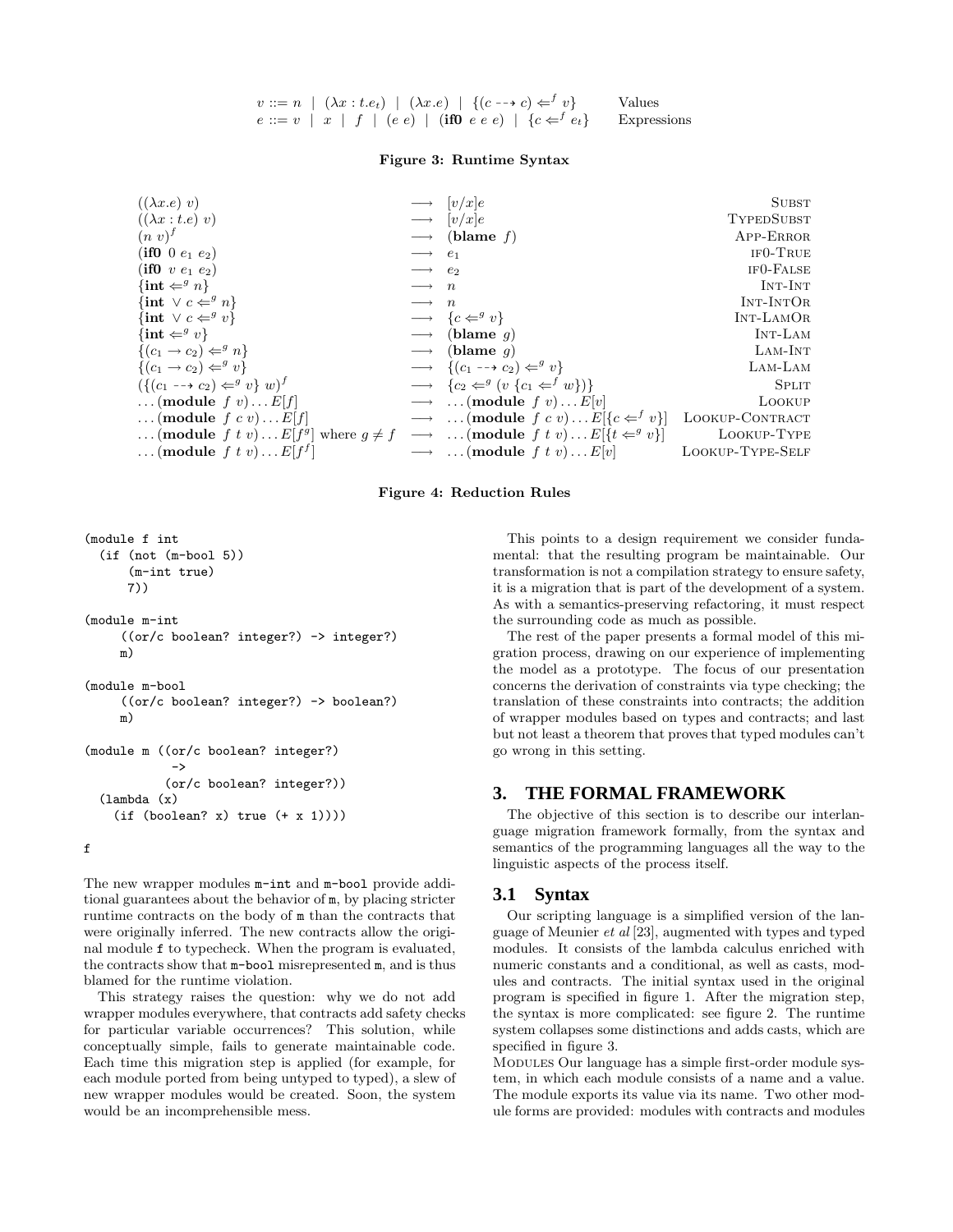with types. Contracted modules are identical to their untyped counterparts, except that a contract is added to the (simplified) module interface. When the value of the module is used, that value is checked against the contract. Typed modules have a top-level type, and contain only typed values,  $v_t$  in figure 2.

CONTRACTS AND CASTS The contracts allow the base int contract, as well as function contracts and disjunction. Function contracts have the Findler–Felleisen semantics [11], and disjunction allows either of the two branches to be satisfied. The disjunction of two function contracts is syntactically prohibited. This restriction significantly reduces the complexity of the reduction rules for ∨-contracts. At run-time, contracts turn into checks, which we express with casts. Syntactically, a cast  $\{c \leftarrow^e m\}$  combines a contract with an expression and a label for a module, which it blames for the contract violation if the check fails.

Casts are not part of the source language, but the state space of the runtime system; programmers cannot write them and our transformation does not insert them.

Types The types of the typed fragment of the language are just the base type int and function types. Importantly, every type is syntactically also a contract.

Expressions The language contains three kinds of expressions: typed, untyped and mixed. Typed expressions occur only in the typed module. Untyped expressions occur in all other modules. Mixed expressions can contain typed and untyped subexpressions and appear only in the main expression. The main expression is initially untyped.

## **3.2 Semantics**

For the dynamic semantics, we assume that every expression has been labeled with the name of its original source module. The main expression is labeled with  $m$ . This labeling is necessary for appropriate blame assignment when a dynamic error occurs. It corresponds to an annotation pass for source location tracking. For clarity, we omit these labels wherever they are not needed.

The dynamic semantics is defined in figure 4 as a reduction semantics, and again follows Meunier *et al*, with additions for types and ∨-contracts. Reduction takes place in the context of modules, which are not altered during reduction. The relation  $\rightarrow$  is the one-step reduction relation, with  $\rightarrow^*$ as its reflexive, transitive closure, and the set of evaluation contexts is defined as:

$$
E = \lceil \mid (E \ e) \mid (v \ E) \mid (\textbf{if} \ 0 \ E \ e \ e) \mid \{c \Leftarrow^{f} E\}
$$

Rules that do not refer explicitly to the context are implicitly wrapped in  $E[-]$  on both sides, with the exception of the rules that reduce to (blame  $f$ ), which discard the evaluation context.

The reduction rules fall into the following categories:

• The rules that lookup module references all refer explicitly to the module context. The Lookup rule refers to untyped modules, and simply substitutes the body of the module for the reference. The LookupContract and LookupType rules retrieve the appropriate expression and wrap it in a contract. The contract wrapped around typed module bodies is necessary so that typed expressions are never used in incorrect ways, even when the untyped modules refer to the typed module. This check is not necessary when the typed module refers to itself, and is thus omitted in the LookupTypeSelf rule [11].

- The rules for the  $\lambda$ -calculus core are straightforward. These include SUBST and TYPEDSUBST, which perform  $\beta_v$ -reduction on untyped and typed abstraction respectively. IF0-True and IF0-False are also simple.
- App-Error is the one runtime error that does not involve a contract or a cast. If a number is in the application position of an application, clearly the invariants of the language have been violated. We blame the source of the application for this error.

The remaining rules handle contracts and casts.

- INT-INT and INT-INTOR pass numbers through int contracts unchanged. Int-LamOr discards an unsatisfiable disjunct. We do not need rules for disjunction with an arrow contract on the left, since such contracts are syntactically prohibited.
- INT-LAM and LAM-INT represent contract failures and blame the appropriate party, as labeled on the cast.
- Lam-Lam blesses an arrow contract applied to an abstraction, turning it into a blessed arrow contract. In contrast to Int-Int, we must keep the contract around for later use. The resulting expression, while still a cast, is also a syntactic value.
- The SPLIT rule breaks a blessed arrow contract into its positive and negative halves, and places them around the argument and the entire application. The creation of two new casts, with appropriate blame assignment, is the key to proper contract checking for higher-order functions [11].

## **3.3 Adding Type Declarations**

The first step in interlanguage migration requires the programmer to change one module from the untyped language to the typed one. In our system, this involves adding types to every variable binding and to the module export as a whole.

Once this module is annotated, the new program is referred to as  $P^M$ , where M is the name of the now-typed module.

Since the simply-typed  $\lambda$ -calculus has a straightforward type-soundness theorem, we might expect a similar one to hold for migrated programs, provided the type annotations are self-consistent. Sadly, this is not the case. For example, the typed module M might refer to some other module, which could provide an arbitrary value or raise a runtime error. The other modules may contain outright errors, such as (3 4), as well as untypeable expressions such as  $(\lambda x.(\textbf{if0} \ x 1 (\lambda y. y))))$ ; we do not rule these out, since the programmer is only adding types to one module. Furthermore, since we do not typecheck the other modules, they may use the typed module in ways that do not accord with its type. Because of these possibilities, the migration process must protect the typed module from its untyped brethren.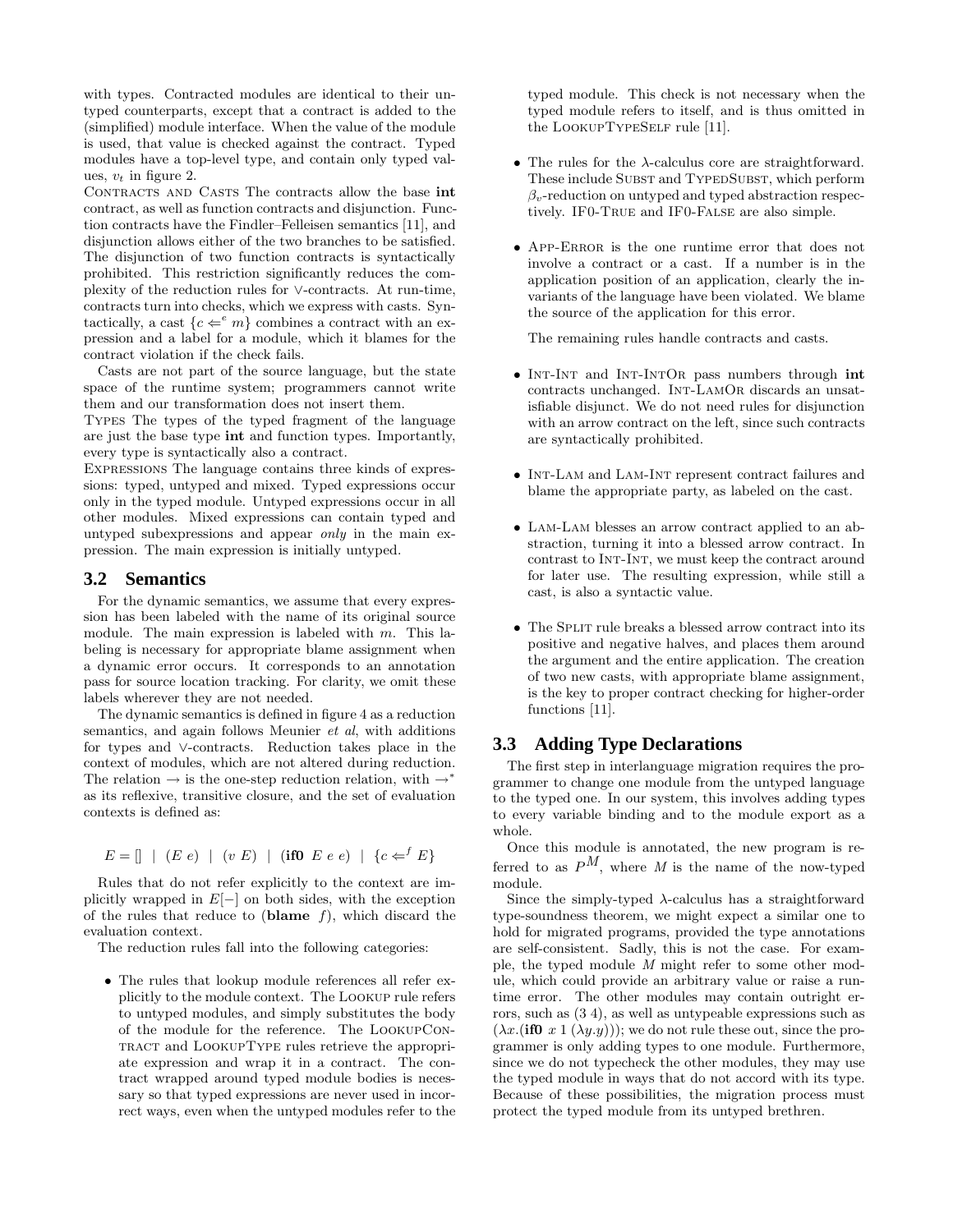MT-VAR  
\n
$$
\Gamma \vdash^{RT} x : \Gamma(x); \emptyset
$$
  $\Gamma \vdash^{RT} f : t; \{f \triangleleft t\} f \neq M$   $\Gamma \vdash^{RT} M : t; \emptyset$  if module M has type t.  
\nMT-APP  
\n $\Gamma \vdash^{RT} x : (t_1 \rightarrow t_2); \phi_1$   $\Gamma \vdash^{RT} e_2 : t_1; \phi_2$   $\Gamma \vdash^{RT} e_1 : t_2 \phi_1$   
\n $\Gamma \vdash^{RT} e_2 : t_1; \phi_2$   $\Gamma \vdash^{RT} e_1 : t_2 \phi_1$   
\n $\Gamma \vdash^{RT} e_1 : t_2 \phi_1$   $\Gamma \vdash^{RT} e_2 : t_1; \phi_2$   $\Gamma \vdash^{RT} e_1 : t_2 \phi_1$   $\Gamma \vdash^{RT} e_2 : t_2; \phi_1 \cup \phi_2$   
\n $\Gamma \vdash^{RT} (f0) e_1 e_2 e_3) : t_2; \phi_1 \cup \phi_2 \cup \phi_3$ 

Figure 5: Constraint Generation

## **3.4 Inferring Constraints from Types**

In order to protect the typed module when it refers to untyped ones, we apply a transformation to the program that expresses the implicit agreements between the typed and untyped modules via contracts. Our transformation examines the references to other modules in M and from these uses infers contracts that become obligations of those other modules. For example, in the following program, the context makes it obvious that g must have type ( $\text{int} \rightarrow \text{int}$ ):

#### (module f int (g 5))

The transformation would therefore add the contract (int  $\rightarrow$ int) to  $q$ .

The type system in figure 5 formalizes this intuition. Its rules define the judgement

 $\Gamma\vdash^{RT} e:t; Φ$ 

which states that in type environment  $\Gamma$ , expression  $e$  has type t under the constraint set  $\Phi$ . The rules are similar to those of the simply typed  $\lambda$ -calculus, propagating and combining the constraints from their constituents, except for the module variable reference rules: MT-MODVARSELF and MT-ModVar. The former checks references to the typed module itself. The latter allows a module variable to be assigned any type and adds a matching constraint to the constraint set. Constraints are of the form  $g \triangleleft c$ , which states that  $q$  must have contract  $c$ .

Because of the non-determinism of the MT-MODVAR rule, these rules do not naturally map onto a syntax-directed type checker. They do define a logic program, however, which potentially produces many solutions, each satisfying the desired type, and including a matching set of constraints. Each of these solutions gives rise to a potentially different set of contracts imposed on the other modules in the program. For example, consider the following program:

#### (module f int (g h))

There are many possible sets of constraints that could be generated by our system. A simple one requires that  $h$  be an int and that q have the contract (int  $\rightarrow$  int). Of course, there are infinitely many possibilities. While a real system for migration would use programmer input and static analysis to choose one solution, our soundness theorem holds for all of them. We have prototyped this system in Schelog [27], an embedding of Prolog in Scheme. In our prototype, we simply choose the first solution produced. In real programs, we conjecture that the contracts are over- not under-determined, and that migration tools like these will need input from programmers to decide whether to reject a program with conflicting constraints, or to change some portion of the original program.

$$
merge(c, c) = c
$$
  
\n
$$
merge(\text{int}, c) = \text{int} \lor c
$$
  
\n
$$
merge(c, \text{int}) = \text{int} \lor c
$$
  
\n
$$
merge((c_1 \rightarrow c_2), (c_3 \rightarrow c_4)) = (merge(c_1, c_3) \rightarrow merge(c_2, c_4))
$$

#### Figure 6: From Constraints to Contracts

#### **3.5 From Constraints to Contracts**

The next step is to turn the set of constraints into an actual contract. For example, the constraint set for our first example is  ${g \triangleleft ( \text{int} \rightarrow \text{int}) }$ . The obvious contract is then (int  $\rightarrow$  int) for module q. When there are multiple references to a module variable within the typed module, however, there are necessarily multiple constraints on that module, which we must somehow combine into a single contract.

Two obvious approaches present themselves. Consider the following program:

(module f (int -> int) (lambda (x int) ((g 1) (g 0)))) (module g (lambda (x) (if0 x 1 (lambda (y) y)))) f

Given our evaluation rules for **if0**, this is a perfectly reasonable untyped program. Furthermore, the untypeable expression is in g, to which we are not adding types.

The constraints generated for g are

 ${g \triangleleft ( \text{int} \rightarrow \text{int}), g \triangleleft ( \text{int} \rightarrow \text{int}) }$ 

First, if the language of contracts supported conjunction, the merge operation could just compute the conjunction of all constraints. This would give

$$
(\textbf{int} \rightarrow ((\textbf{int} \rightarrow \textbf{int}) \land \textbf{int}))
$$

as the contract for g. But no value is both a function and an integer, so this contract cannot possibly be satisfied. Since we want to allow this program, conjunction is not the correct solution.

Second, the merge can choose the disjunction of the constraints. In our example, we would get

$$
(\mathbf{int} \to (\mathbf{int} \vee (\mathbf{int} \to \mathbf{int})))
$$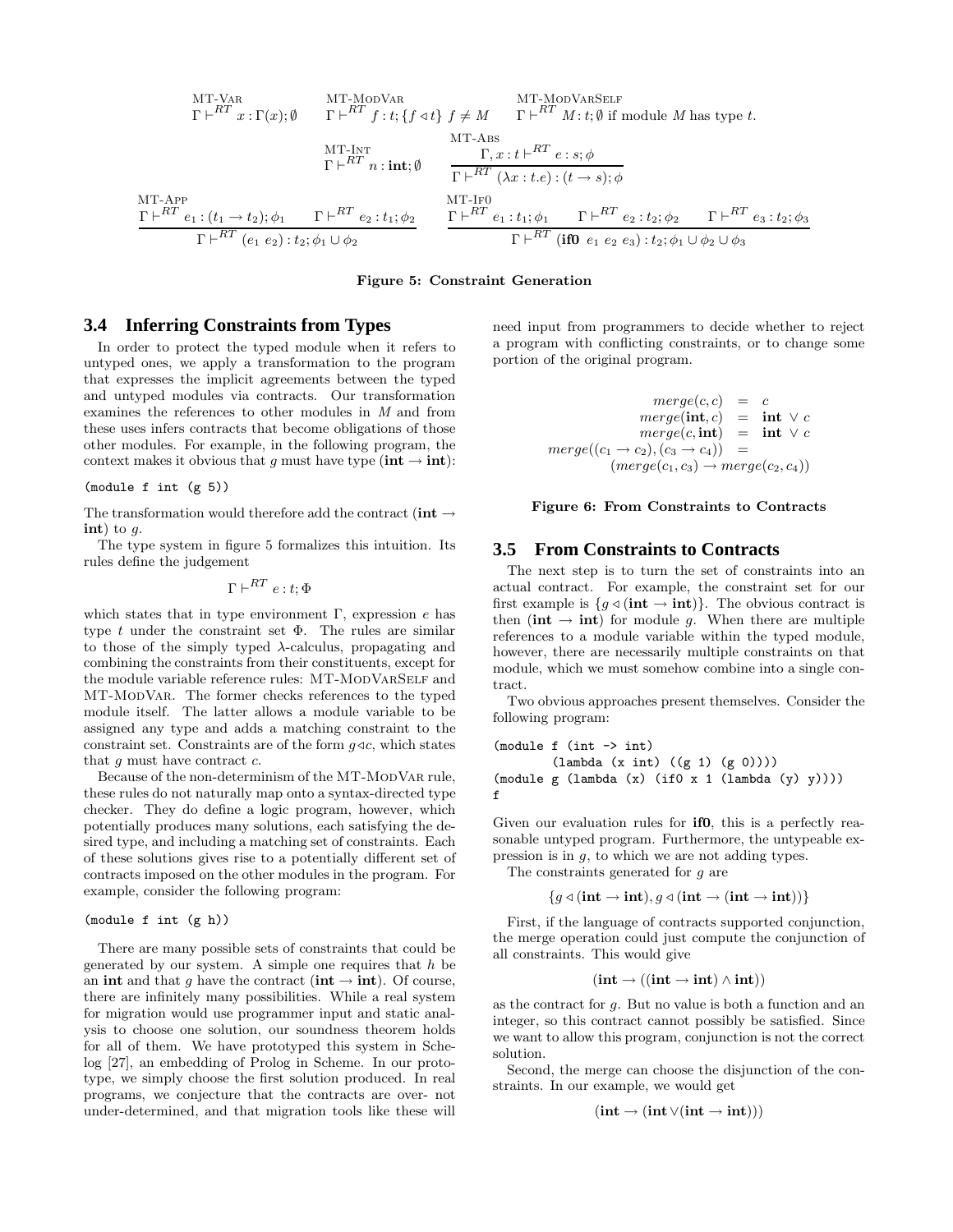which is legal and acceptable

The process of combining constraints into contracts is specified in figure 6. This process ensures that contracts are tidy in arrows: there is only one arrow contract in any disjunction. This invariant is required by our contract syntax, and simplifies the reduction rules for contracts with disjunction.

## **3.6 Adding Wrapper Modules**

Unfortunately, disjunction in contracts introduces new problems. The contract we assign to  $g$  is not sufficient to establish that (g 1) produces an abstraction, which is required for the body of  $f$  to execute without type errors. Therefore, we must place some additional constraint on  $(q 1)$ . To implement these constraints, we add a wrapper module to the program, with a more precise contract for g. To accomplish this, we perform a second pass over the typed module, accumulating unsatisfied constraints and changing module references to point to the new wrapper modules. Then the transformation adds the required wrappers to the program.

These rules have three interesting cases:

- AC-MODVARCONTRACT applies for module variables where the contract is sufficient to ensure that the type is always satisfied.
- AC-ModVarWrap requires a new wrapper module and changes the module reference to the new wrapper module, whose name is formed from the original name and the type, when the contract is insufficient.
- AC-MODVARSELF handles self-reference to the typed module M.

The other rules merely recur structurally.

Once we have a collection of constraints  $C$ , it is trivial to construct the appropriate wrapper modules. For every element  $(f, t) \in C$ , simply add a new module of the form

(module f-t t f)

to the original program.

This transformation relies on a relationship between contracts and types. We write  $c \Rightarrow t$  when contract c establishes the preconditions for type  $t$ . Then we insert casts precisely at those module references f in M when  $c \neq t$ , where c is the contract on  $f$  and  $t$  is the desired type. We formalize this relation with two new judgements

 $\vdash c \Rightarrow t$ 

and

$$
\vdash c \Leftarrow t
$$

These judgements are defined in figure 8. The first judgement states that contract c is sufficient to establish the preconditions of type  $t$ . The second is the converse, namely that t establishes the preconditions for  $c$ . The second judgement is not used in the rest of the transformation; it is only needed for the definition of the first.

With this definition, we can now define a further transformation on the typed module, which adds wrappers at the places we have just described. This transformation is presented in figure 7, which defines the judgement

$$
P, \Gamma \vdash^{\Rightarrow} e:t; e'; c
$$

This states that  $\Gamma$  proves that  $e$  can be transformed to  $e'$ , which then has type  $t$  with wrapper modules generated from constraints c.

#### **3.7 Summary of the transformation**

The transformation we have just described is MT, for migration transformation.  $MT(P)$  transforms P as follows:

- 1. The programmer chooses one module M from P and adds types to this module, so that is is now a typed module according to the grammar and type system, producing  $M'$ .
- 2. Using the type system described in figure 5, generate constraints from module M′ .
- 3. Merge these constraints according to figure 6 to produce contracts, which are added to the other modules.
- 4. Transform  $M'$  into  $M''$  to accommodate weak contracts.
- 5. Add wrapper modules as required by the transformation of  $\overline{M}'$  to  $M''$ .

This gives a new program  $P^M$ .

Since step 2 in this process is nondeterministic,  $MT(P)$ produces a set of programs. We prove in the next section that every element  $P^{\tilde{M}}$  of this set implements P.

## **4. SOUNDNESS**

Before we can prove that our migration transformation is sound, we must first define what soundness means for a partially typed system. It cannot mean absence of runtime errors, since not all modules are necessarily typed. All we can say instead is that the typed modules do not go wrong.

## **4.1 Soundness for Mixed Programs**

Soundness for interlanguage migration is a relation between the program before and after migration. Intuitively, this relation states that the two programs agree when they both produce values and that the typed module never produces a type error at runtime. We say that a program that has been migrated is partially typed.

DEFINITION 1 (SOUNDNESS).  $P \ge P^M$ , where  $P^M$  is partially typed with typed module M iff:

- 1. If  $P \rightarrow^* v$  then  $\exists v'$  where  $P^M \rightarrow^* v'$  with  $v \triangleright v'$  or  $P^{\tilde{M}} \to^*$  (blame g) with  $g \neq M$ .
- 2. If  $P \rightarrow^*$  (blame h) then  $\exists g$  where  $P^M \rightarrow^*$  (blame g) with  $q \neq M$ .
- 3. If P reduces forever, then  $P^M$  reduces forever or  $\exists q$ where  $P^M \to^*$  (blame g) with  $g \neq M$ .

This definition relies on the *similarity* relation  $v \triangleright v'$ , which states that  $v'$  is the same as  $v$ , with the possible addition of types and casts. In figure 9, this relation is defined formally and extended to modules and to programs. For programs,  $P \triangleright P^M$  states that P and  $P^M$  are syntactically identical, ignoring casts, contracts and types.

We say that a system for typed migration is sound if the migrated program is always in the  $\geq$  relation to the original program.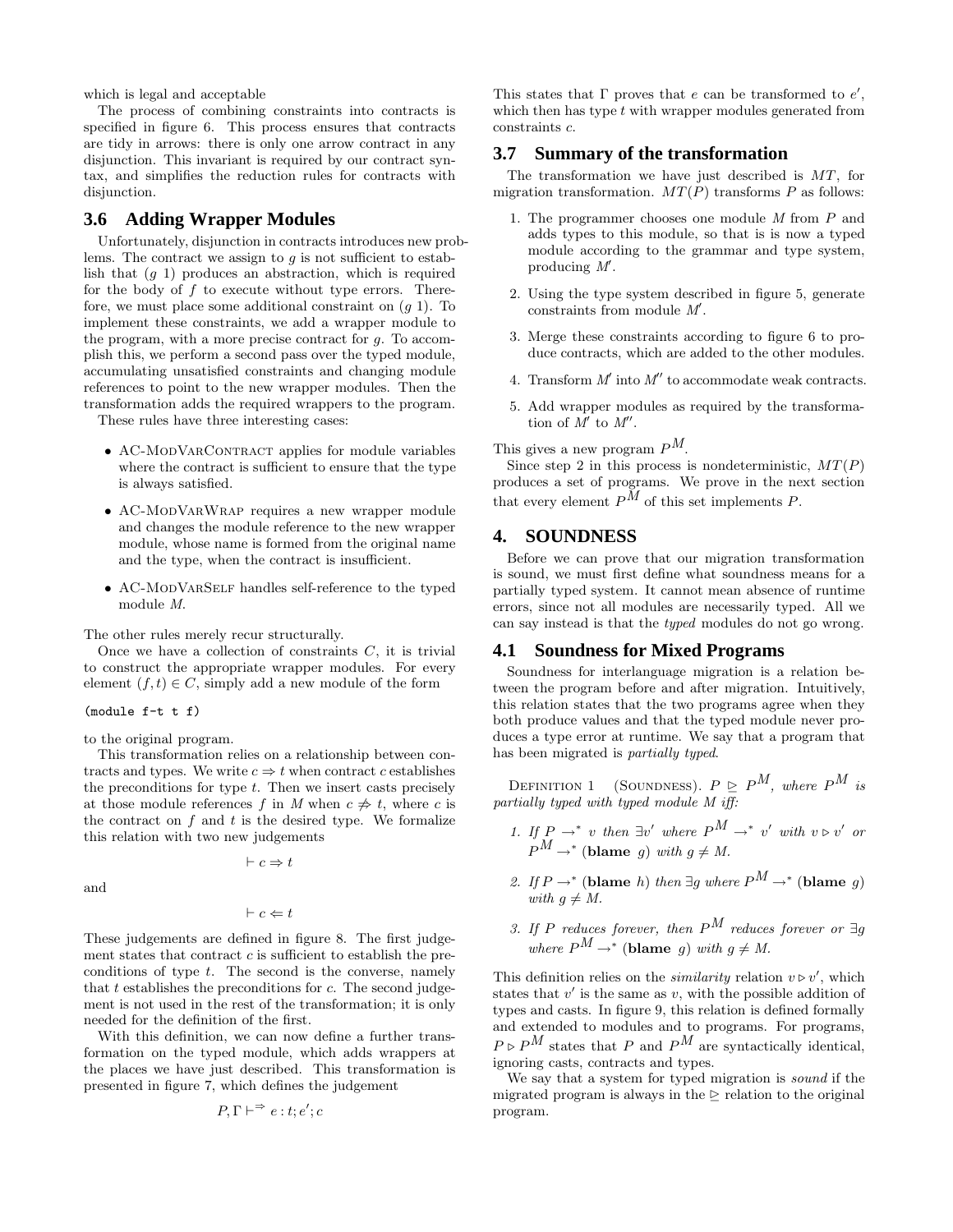AC-ModVarContract (module f c e) ∈ P ⊢ c ⇒ t P, Γ ⊢ <sup>⇒</sup> f : t; f; ∅ AC-ModVarWrap (module f c e) ∈ P ⊢ c 6⇒ t P, Γ ⊢ <sup>⇒</sup> f : t; f-t; {(f, t)} AC-ModVarSelf (module M t e) ∈ P P, Γ ⊢ <sup>⇒</sup> M : t; M; ∅ AC-Var P, Γ ⊢ <sup>⇒</sup> x : Γ(x); x; ∅ AC-Int P, Γ ⊢ <sup>⇒</sup> n : int; n; ∅ AC-App P, Γ ⊢ <sup>⇒</sup> e<sup>1</sup> : (t<sup>1</sup> → t2); e ′ <sup>1</sup>; C<sup>1</sup> P, Γ ⊢ <sup>⇒</sup> e<sup>2</sup> : t1; e ′ <sup>2</sup>; C<sup>2</sup> P, Γ ⊢ <sup>⇒</sup> (e<sup>1</sup> e2) : t2; (e ′ <sup>1</sup> e ′ <sup>2</sup>); C<sup>1</sup> ∪ C<sup>2</sup> AC-If0 P, Γ ⊢ <sup>⇒</sup> e<sup>1</sup> : t1; e ′ <sup>1</sup>; C<sup>1</sup> P, Γ ⊢ <sup>⇒</sup> e<sup>2</sup> : t2; e ′ <sup>2</sup>; C<sup>2</sup> P, Γ ⊢ <sup>⇒</sup> e<sup>3</sup> : t2; e ′ <sup>3</sup>; C<sup>3</sup> P, Γ ⊢ <sup>⇒</sup> (if0 e<sup>1</sup> e<sup>2</sup> e3) : t2; (if0 e ′ <sup>1</sup> e ′ <sup>2</sup> e ′ <sup>3</sup>); C<sup>1</sup> ∪ C<sup>2</sup> ∪ C<sup>3</sup> AC-Abs P, Γ, x : t ⊢ <sup>⇒</sup> e : s; e ′ ; C P, Γ ⊢ <sup>⇒</sup> (λx : t.e) : (t → s); (λx : t.e′ ); C

#### Figure 7: Generating Wrapper Modules

$$
\vdash \text{int} \Rightarrow \text{int} \qquad \frac{\vdash c_1 \Leftarrow t \qquad \vdash c_2 \Rightarrow s}{\vdash (c_1 \rightarrow c_2) \Rightarrow (t \rightarrow s)}
$$
\n
$$
\vdash \text{int} \Leftarrow \text{int} \qquad \frac{\vdash c_1 \Leftarrow t}{\vdash c_1 \lor c_2 \Leftarrow t} \qquad \frac{\vdash c_2 \Leftarrow t}{\vdash c_1 \lor c_2 \Leftarrow t} \qquad \frac{\vdash c_1 \Rightarrow t \qquad \vdash c_2 \Leftarrow s}{\vdash (c_1 \rightarrow c_2) \Leftarrow (t \rightarrow s)}
$$

#### Figure 8: Contracts imply types





This captures our intuition as to how typed migration should work: that once we have migrated, we have proven the absence of errors in the typed module. Further, if we get an answer, it is related to the original answer. Since our reduction system tracks where errors occur, we are able to make this statement formally.

#### **4.2 Soundness of our system**

Proving soundness for our system is a multi-step process. First, we establish that the migrated system agrees with the original one, when errors are ignored. This is established through a simple relation between programs. Second, we define, and prove the correctness of, a transformation called  $ST$  that is simpler than  $MT$ . Finally, we prove that  $MT$  is appropriately related to ST.

For the first of these steps, we make use of the similarity property mentioned above and defined in figure 9. This relation between an untyped program (respectively, module or expression) and a partially typed one, states syntactically that the two programs P and  $P^M$  are similar, written P ⊳  $P^M$ , if they are identical ignoring contracts, types and casts. Similarity satisfies three lemmas:

LEMMA 1. If  $P \triangleright P^M$  and  $P \rightarrow^* w$  and  $P^M \rightarrow^* w'$  then  $w \triangleright w'.$ 

LEMMA 2. If  $P \triangleright P^M$  and P reduces forever then  $P^M$ reduces forever or  $P^M \to^*$  (blame f) for some f.

LEMMA 3. If  $P \triangleright P^M$  and  $P \rightarrow^*$  (blame f) for some f then  $P^M \rightarrow^*$  (blame g) for some g.

Proof Sketch These three lemmas all follow from similar bisimulation arguments. If  $e_1 \triangleright e_2$ , then there are three possibilities:

- 1.  $e_2 = E[\lbrace c \Leftarrow v \rbrace]$  Then either  $e_2 \rightarrow$  (blame f) or  $e_2 \rightarrow e'_2$  where  $e_1 \triangleright e'_2$ . This can be seen by simple inspection of the reduction rules for casts.
- 2.  $e_2 = E[(\{(c_1 \rightarrow c_2) \Leftarrow^f v\} w)]$ . Then  $e_2 \rightarrow e'_2$  and  $e_1 \triangleright e'_2$
- 3.  $e_1 = E[r_1]$  and  $e_2 = E[r_2]$  where  $r_1 \triangleright r_2$ . Then  $r_1 \rightarrow$  $r'_1$  and  $r_2 \rightarrow r'_2$  where  $r'_1 \triangleright r'_2$  or  $\rho_1 \rightarrow$  (blame f) and  $r_2 \rightarrow$  (blame g). That the hypothesis holds is true from the definition of similarity and the grammar for  $E[$ . The fact that the redexes reduce to similar terms or to errors can be seen from inspection of the reduction rules where the redex is not a cast or the application of a (blessed arrow) cast to a value.

Given this, similarity is consistently maintained by reduction, which is all we need for three three lemmas.  $\square$ 

These lemmas are insufficient to establish soundness, since they make no claim about who is blamed for an error. To prove that the typed module is not the one blamed for errors, we introduce a different transformation on typed modules, for which it is possible to prove soundness with conventional techniques. This new transformation, ST, is defined as a sequence of four steps.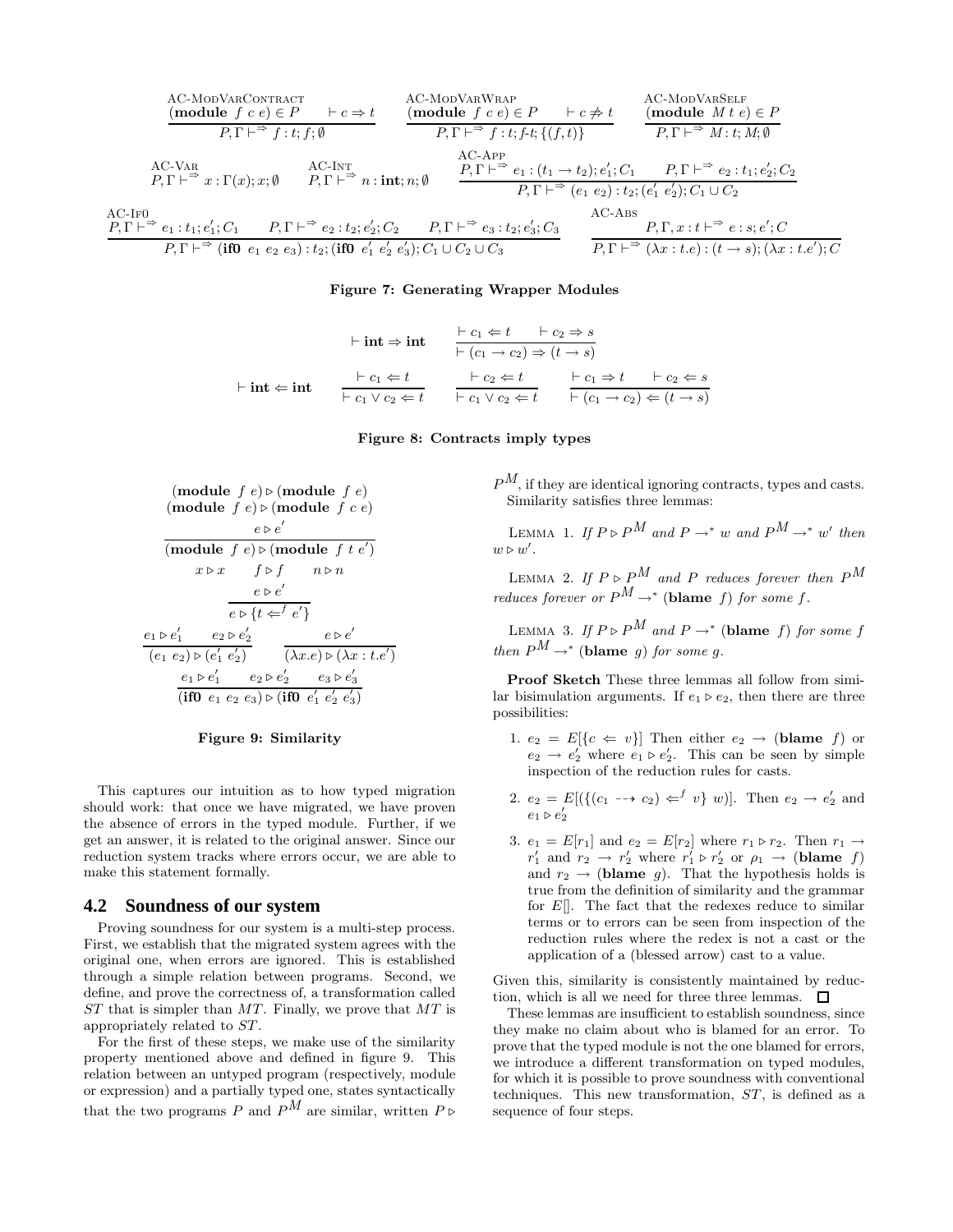- 1. Choose one module M from P.
- 2. Add types to this module, so that is is now a typed module according to the grammar. Call this new module  $M'$ .
- 3. Apply the transformation and typechecking pass defined in figure 10 to the body of  $M'$ . That is, if

$$
M' = (\text{module } M \, t \, e)
$$

and  $\Gamma \vdash^{ST} \emptyset : e; te'$  then

$$
M'' = (\text{module } M t e')
$$

4. Replace M in P with M'', producing  $P^M$ .

The transformation of figure 10 annotates every module reference in the typed module with a cast to the appropriate type. The key type rules are ST-ModVar, which adds a cast around a module reference, and ST-MODVARSELF, which handles self-reference to the typed module and does not insert a cast. In the program that results, no module has a contract. These invariants simplify the proof of soundness.

This transformation, like the original, is non-deterministic, thus  $ST(P)$ , like  $MT(P)$ , is a set. We must therefore prove that it is sound for any set of casts that it might generate.

LEMMA 4 (SOUNDNESS OF ST). If  $P^M \in ST(P)$  then  $P \triangleright P^M$ .

**Proof Sketch** By similarity, if  $P \rightarrow^* v$  and  $P^M \rightarrow^* v'$ then  $v \triangleright v'$ . Similarly, if P reduces forever, then  $P^M \nrightarrow^* v$ for any  $v$ . Therefore, the following lemma, stating that if an error occurs, the blame is assigned to one of the untyped modules, suffices for the proof.  $\square$ 

LEMMA 5 (ST NEVER BLAMES THE TYPED MODULE). If  $P^{M} \in ST(P)$ , and  $P^{M} \rightarrow^*$  (blame g) then  $g \neq M$ .

Proof Sketch The only way we could ever reduce to (blame M) is if  $(n \ v)^M$  is the redex or if a cast fails and blames M. To prove that neither of these happens, we show that the main expression is always valid, using the type system of Figure 11. Soundness is then implied by lemma 6.  $\Box$ 

Validity implies that there are no applications of numbers where the application is labeled with  $M$ , and also that every cast blaming  $M$  is applied to a term that satisfies that cast.

This type system, with judgement  $\Gamma \vdash_{PM}^M e_m : t$  for mixed term  $e_m$ , allows us to type mixed terms even if they are not originally from the typed module M. This is key to the subsequent proofs, since we need to verify that both numbers and casted terms have the appropriate types, even if they arose from untyped sources.

There a several rules to note in the type system of figure 11. First, the rule T-CAST does not ensure that its argument is well-typed. Therefore, it applies even where the argument is an untyped term, and the cast is protecting the context of the cast from its argument. Second, the T-BlessedCast rule is necessary so that blessed casts can appear during reduction, even though they are not part of the syntax of types. Third, we allow the typed module to be used without a cast in rule T-TYPEMOD. Such module references are still protected from the untyped world, because they are within a typed expression.

We now define two important properties of mixed terms.

DEFINITION 2. A mixed term e is consistent in  $P^M$  iff  $\emptyset \vdash_{P^M}^M e:t$  for some type t.

Terms may be consistent even if they do not originate in a typed module, or even if some of their subterms are not consistent. For example,  $\emptyset \vdash_{PM}^M \{\textbf{int} \Leftarrow^f (\lambda x.((3 x))\} : \textbf{int}$ for any  $f$ , even though the expression is patently erroneous.

Based on this definition, only some kinds of terms can be consistent: typed abstractions, numbers, casts and applications of two consistent terms.

DEFINITION 3. A mixed term  $e^f$  is typed in  $P^M$  iff  $f$  is the name of module M.

This definition gives us a handle on those terms that came from the original typed module. These are the terms that must not trigger errors during the execution of the program.

With these definitions, we can define validity, the property that we use for our central lemma. This property ensures both that numbers are not in the operator position of a typed application, and that typed terms satisfy any immediately surrounding casts. Maintenance of these two properties is sufficient to ensure that M is never blamed. The third portion of the definition states that there is always a syntactic barrier between consistent and inconsistent portions of the expression, with the exception of numbers. This is the mechanism that is central to maintaining the other two during reduction.

DEFINITION 4. A mixed term  $e_m$  is valid in program  $P^M$ iff all of the following hold:

- 1. every typed subexpression  $d^M \in e_m$  is either consistent or or the form  $((\lambda x.e) e')^M$
- 2. for every expression of the form  $\{t \in^M e^M\}$ ,  $\emptyset \vdash^M_{P^M}$  $_{e}M$ .
- 3. every consistent term  $d \in e_m$  is either a number or the immediate subterm of a consistent term

LEMMA 6. If a mixed term  $e_m$  is valid in program  $P^M \in$  $ST(P)$  for some P, and  $e_m \to e'_m$  then  $e'_m$  is valid in pro $gram P^M$ 

Proof Sketch This proof proceeds by cases on the reduction rule that takes  $e_m$  to  $e'_m$ . The important cases are SPLIT, SUBST, TYPEDSUBST and LOOKUPTYPED. We explain how to prove one of these here.

Consider case SPLIT. Then  $r = (\{(c_1 -\rightarrow c_2) \Leftarrow^g v\} w)^f$ and  $r' = \{c_2 \Leftarrow^g (v \{c_1 \Leftarrow^f w\})\}$ . We consider the three components of validity in turn.

- 1. Since the casts and application in  $r'$  are new, they cannot be labeled M. Therefore, typed subexpressions of  $r'$  occur only in v and w. If v or w contain typed subexpression, these subexpressions must have been typed in  $r$ , and so by hypothesis they are still consistent. If the redex is part of a larger typed expression, then  $r$ must have been consistent, and must have had type c<sub>2</sub>. But  $\vdash_{PM}^M r'$  : c<sub>2</sub>, so this property is maintained.
- 2. The application expression in  $r'$  is new, and so cannot have label M. Therefore, we only need to consider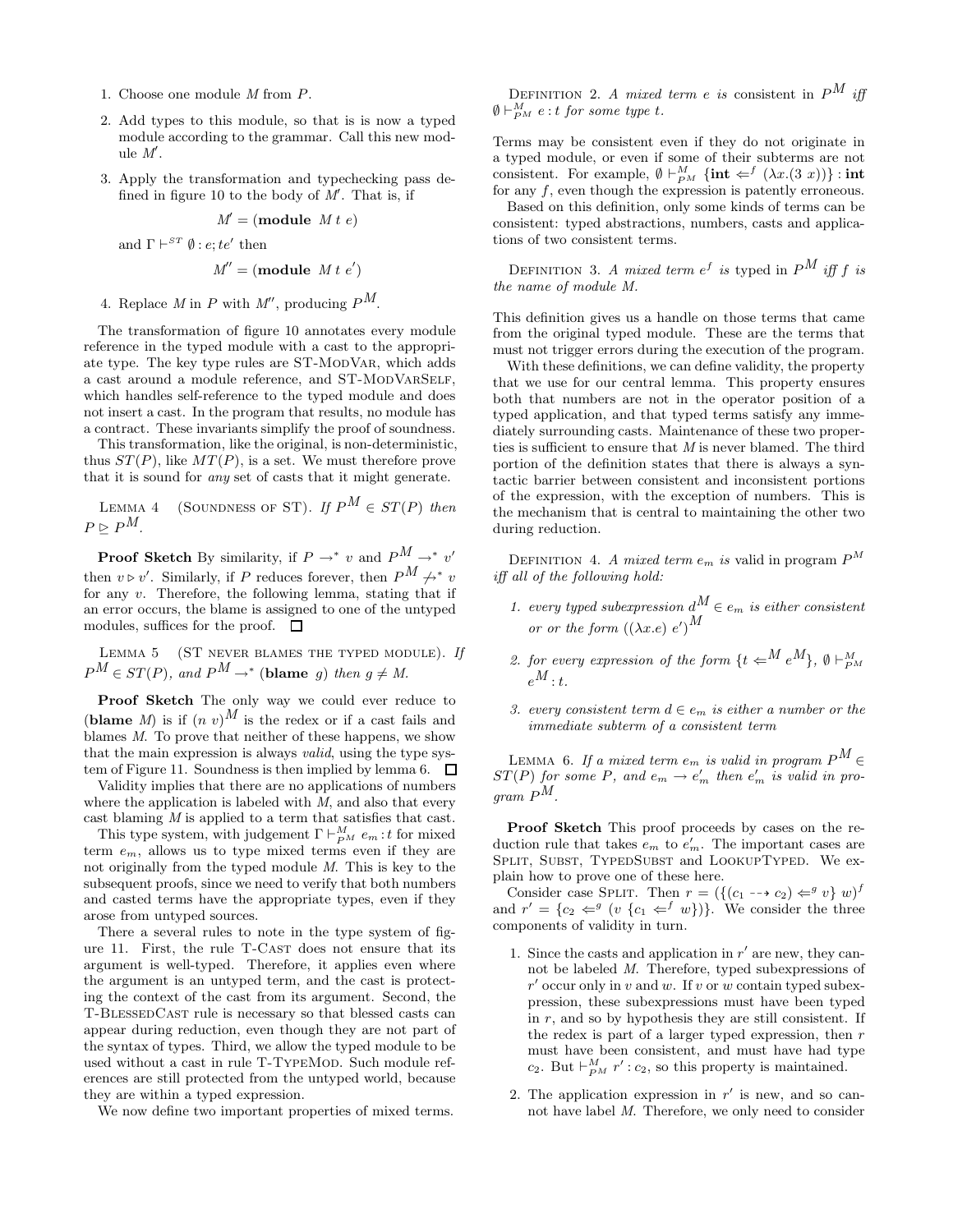ST-VAR  
\n
$$
\Gamma \vdash^{ST} x : \Gamma(x); x
$$
\n
$$
\Gamma \vdash^{ST} f : t; \{t \Leftarrow^{f} f\}
$$
\n
$$
\Gamma \vdash^{ST} f : t; \{i \text{ if module } f \text{ has type } t \text{ in } P
$$
\n
$$
\begin{array}{ccc}\n\text{ST-} \text{Intr} \\
\text{ST-} \text{Intr} \\
\text{ST-} \text{Intr} \\
\text{ST-} \text{Intr} \\
\text{ST-} \text{Intr} \\
\text{ST-} \text{Intr} \\
\text{ST-} \text{Intr} \\
\text{ST-} \text{Intr} \\
\text{ST-} \text{Intr} \\
\text{ST-} \text{Intr} \\
\text{ST-} \text{Intr} \\
\text{ST-} \text{Intr} \\
\text{ST-} \text{Intr} \\
\text{ST-} \text{Intr} \\
\text{ST-} \text{Intr} \\
\text{ST-} \text{Intr} \\
\text{ST-} \text{Intr} \\
\text{ST-} \text{Intr} \\
\text{ST-} \text{Intr} \\
\text{ST-} \text{Intr} \\
\text{ST-} \text{Intr} \\
\text{ST-} \text{Intr} \\
\text{ST-} \text{Intr} \\
\text{ST-} \text{Intr} \\
\text{ST-} \text{Intr} \\
\text{ST-} \text{Intr} \\
\text{ST-} \text{Intr} \\
\text{ST-} \text{Intr} \\
\text{ST-} \text{Intr} \\
\text{ST-} \text{Intr} \\
\text{ST-} \text{Intr} \\
\text{ST-} \text{Intr} \\
\text{ST-} \text{Intr} \\
\text{ST-} \text{Intr} \\
\text{ST-} \text{Intr} \\
\text{ST-} \text{Intr} \\
\text{ST-} \text{Intr} \\
\text{ST-} \text{Intr} \\
\text{ST-} \text{Intr} \\
\text{ST-} \text{Intr} \\
\text{ST-} \text{Intr} \\
\text{ST-} \text{Intr} \\
\text{ST-} \text{Intr} \\
\text{ST-} \text{Intr} \\
\text{ST-} \text{Intr} \\
\text{ST-} \text{Intr} \\
\text{ST-} \text{Intr} \\
\text{ST-} \text{Intr} \\
\text{ST-} \text{Intr} \\
\text{ST-} \text{
$$

#### Figure 10: Simple Transformation

T-VAR  
\n
$$
\Gamma \vdash_{PM}^M x : \Gamma(x)x
$$
\n
$$
\Gamma \vdash_{PM}^M \{t \Leftarrow^f e\} : t
$$
\n
$$
\Gamma \vdash_{PM}^M \{(c_1 \to c_2) \Leftarrow^f v\} : (c_1 \to c_2)
$$
\n
$$
\Gamma \vdash_{PM}^M n : \text{int}
$$
\n
$$
\Gamma \vdash_{PM}^M e_1 : (t_1 \to t_2)
$$
\n
$$
\Gamma \vdash_{PM}^M e_2 : t_1
$$
\n
$$
\Gamma \vdash_{PM}^M e_1 : t_1
$$
\n
$$
\Gamma \vdash_{PM}^M e_2 : t_2
$$
\n
$$
\Gamma \vdash_{PM}^M \{ \text{if } 0 \in t_1 e_2 \text{ is } t_2 \text{ if } t_1 \in \mathbb{N} \}
$$
\n
$$
\Gamma \vdash_{PM}^M \{ \text{if } 0 \in t_1 e_2 \text{ is } t_2 \text{ if } t_1 \in \mathbb{N} \}
$$
\n
$$
\Gamma \vdash_{PM}^M \{ \text{if } 0 \in t_1 e_2 \text{ is } t_2 \text{ if } t_1 \in \mathbb{N} \}
$$
\n
$$
\Gamma \vdash_{PM}^M f : t \text{ if } (\text{module } M \ t \ e) \in P^M
$$

#### Figure 11: Mixed Type System

the inner cast. If  $w$  is typed, then it must have been consistent (since the only other possibility is a redex). Therefore, the whole application must have been consistent, and thus  $\vdash_{PM}^M w : c_1$ , which is precisely the desired type.

3. Both casts trivially satisfy this case. Thus we have to consider  $v, w$ , and the application. Both the application and w are immediate arguments to a cast. If  $v$  is consistent, then it must be been a typed abstraction, since it is the argument of a blessed arrow contract, and untyped abstractions are not consistent. If it is a type-annotated abstraction, it must have label M, as required by the grammar. Thus, by hypothesis, it must satisfy its cast, and have type  $(c_1 \rightarrow c_2)$ . Therefore, since the operand is a cast to  $c_2$ ,  $\vdash_{PM}^M$   $(v \{c_1 \Leftarrow^f w\}) : c_2$ .

This concludes the case. The others are proved in a similar way.  $\square$ 

Given the soundness of  $ST$ , we can turn to proving soundness for MT. This relies on a relationship between contracts, as stated in the following lemma.

LEMMA 7 (SOUNDNESS OF THE  $\Rightarrow$  RELATION). If  $\{t \Leftarrow^{f}$  $v\} \rightarrow^* v'$  and  $c \Rightarrow t$  then  $\{c \Leftarrow^f v\} \rightarrow^* v'.$ 

**Proof Sketch** By induction on the derivation of  $c \Rightarrow$ t, either  $c = t$  or c contains some disjunction in negative position, where t does not. If  $c = t$  then the conclusion trivially follows. Further, by examination of the reduction rules INT-INTOR and INT-LAMOR we note that if  $\{c_1 \rightleftharpoons$  $v$   $\rightarrow$  v then  $\{c_1 \vee c_2 \Leftarrow v\} \rightarrow v$ . Therefore, these additional disjunctions will not introduce new failures that did not exist previously.  $\square$ 

With this, we can now conclude the main theorem of our paper.

THEOREM 1 (SOUNDNESS OF THE TRANSFORMATION). If  $P' \in MT(P)$  then  $P \trianglerighteq P'$ .

Proof Sketch Given the soundness of the simple transformation, all we need to prove is that every module variable reference that is not wrapped in a cast reduces to an appropriate value. By the definition of the MT transformation, however, every module reference is to a module to which we have added a contract. And by the lookup rule, that contract is turned into a cast at the point of reference. Therefore, by lemma 7, and the rules in figure 7 by which we add casts to the typed module, the new program still cannot blame the typed module.  $\Box$ 

## **5. RELATED WORK**

Over the past 20 years, researchers have made significant progress in related areas, both in typing untyped programs, and in inter-operation between languages with different type systems. Additionally, several systems have added a type discipline to previously untyped languages.

## **5.1 Soft Typing**

Fagan and Cartwright [9], Aiken, Wimmers and Lakshman [2], Henglein and Rehof [15], Wright and Cartwright [30], Flanagan and Felleisen [12] and Meunier, Findler and Felleisen [23] studied the use of static analysis to infer types from untyped programs and to use the types to predict runtime errors statically in untyped programs. Meunier et al, whose calculus forms the basis for our own research, study an analysis that operated in the context of a first-order module system and a contract system. None of these systems considered the problem in a context with both typed and untyped code. Variants of these techniques will be useful, however, for automatically inserting the type annotations that we currently require programmers to write.

#### **5.2 Interoperability**

The problem of integrating typed languages with untyped ones has also seen significant study. Abadi, Cardelli, Pierce and Plotkin [1] considered the addition of a "type Dynamic"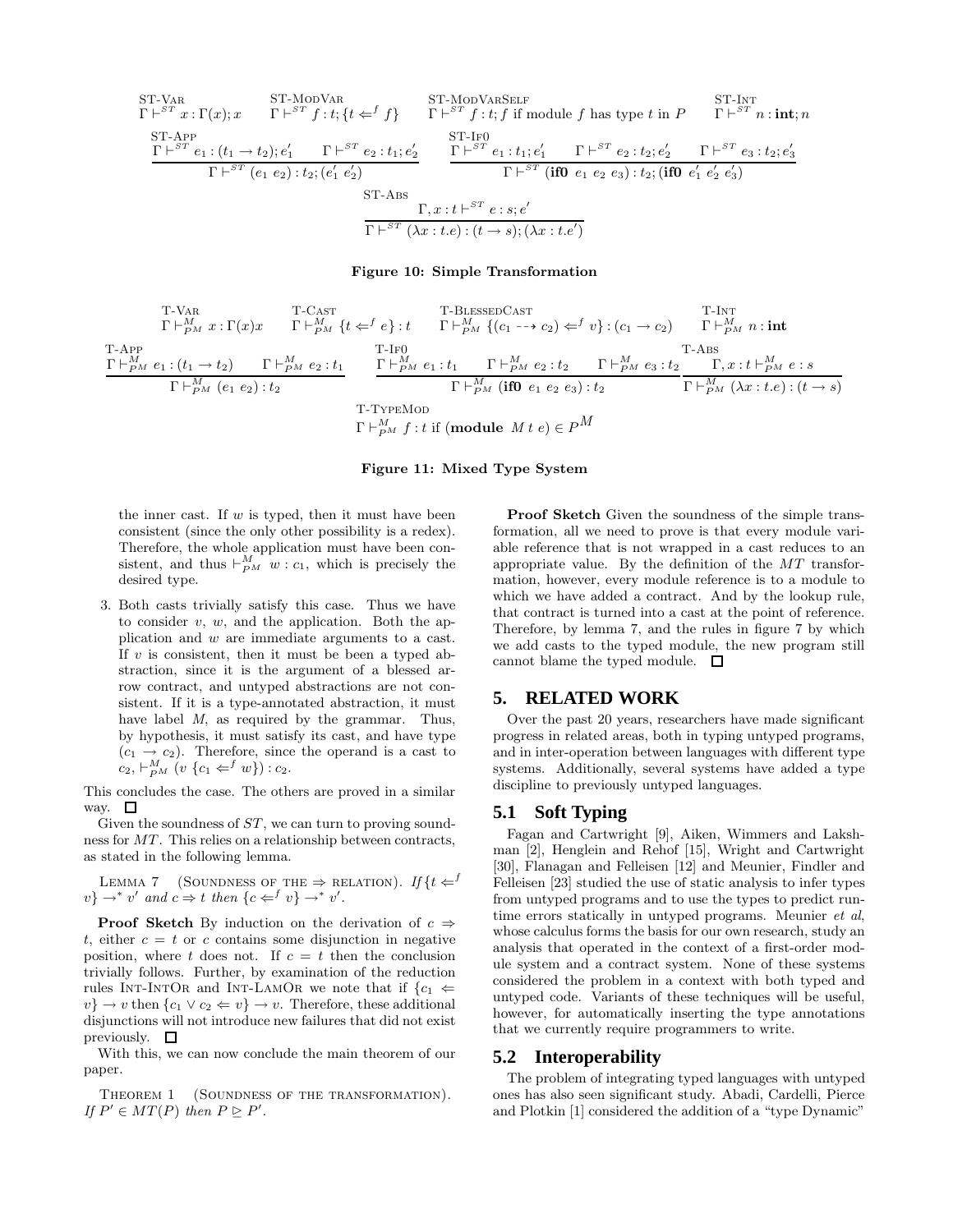to a typed functional language. Values of "type Dynamic" can be created from arbitrary untyped sources such as I/O ports. The assumption is that the program is statically typed, and it periodically receives dynamically typed values from the outside world. The language requires an explicit typecase construct for deconstructing such values and converting them into some other type in the system. This approach is useful for a statically-typed language, but it does not form the basis for interlanguage migration. The programmer who wants to migrate a module from an untyped to a typed language must explicitly add typecase to every place the untyped code is used from the typed code, although this could potentially be done by a constraint analysis such as the one we present. More significantly, there is no provision for passing back and forth between the statically and the dynamically typed worlds. In contrast, our model allows full interaction between the two worlds. Systems based on "type Dynamic" have also been implemented and studied in the context of OCaml [18] and Haskell [4].

Gray, Findler and Flatt [13] consider the practical integration of a dynamically-typed language (Scheme) and a statically-typed one (Java), where back and forth communication is possible. Their work is in the spirit of extensive previous work on foreign function interfaces, but provides finer-grained interoperability, since Java and Scheme are both high-level languages. The work is presented in the context of interoperability, however, and does not address the issues involved in interlanguage migration.

Matthews and Findler [22], who continue where Gray et al leave off, discuss the meaning of programs that combine multiple languages. Their work concerns interoperability, however, not interlanguage migration. They do not attempt to generate general contracts that apply to the untyped modules under consideration. Instead, their system, in the spirit of traditional foreign function interfaces, requires programmers to insert syntactic separation between code in different languages. Requiring this in our system would require changes to the internals of modules other than the one being migrated, which is contrary to the spirit of modular development. Indeed, the source to the other modules may not even be accessible.<sup>2</sup>

Siek and Taha [26] propose "gradual typing", which incorporates both a type Dynamic with automatic coercions, as well as allowing only portions of types to be dynamic. The non-dynamic portions of types are then checked for consistency. This provides advantages over the traditional type Dynamic system, but does not address modularity, and does not provide a guarantee about where errors resulting from dynamic checks can occur.

Finally, there is extensive work on embedding typed and untyped languages on a single runtime system. For example, Jython, a version of Python [17], Groovy [14] and JScheme [3] are all untyped languages that run on the Java Virtual Machine [29], and several languages, include both Python [16] and Scheme [10] have also been ported to Microsoft's .NET runtime. Since the runtime in these cases is statically typed, the implementers of these languages are forced to embed all of their values into a single host-language type. Additionally, numerous strongly typed languages are able to interact with C, which is not type-safe. While these systems

are related, none addresses the central issues of our work: support for the interlanguage migration process and of the soundness of that migration. In fact, where interlanguage migration is done using such systems, it is often in the direction of less safety, in order to achieve greater performance.

## **5.3 Explicit Types for Dynamic Languages**

Several previous systems focus on adding a type system to an existing untyped language. The Strongtalk system [7] is a type checker for Smalltalk code that relies on programmer annotations for types, but erases all types and runs the underlying Smalltalk code at execution time. Strongtalk would therefore be a candidate for use in our migration framework. Although the Strongtalk system did integrate with the (untyped) Smalltalk class library, no provision is made for ensuring type safety in the presence of untyped code. Indeed, it is unclear what guarantees are made by the Strongtalk type system.

Similarly, the Cecil type system of Litvinov [19] and the Erlang type system of Marlow and Wadler [21] also can be ignored at runtime, but again do not deal with the integration between typed and untyped code. Recently, Bracha [6] proposes adding multiple optional type systems to dynamic languages, but does not address the details of the interactions between such systems.

Numerous compilers for dynamic languages attempt to infer the types left unstated by the programmer for performance reasons. A number of Lisp and Scheme systems go further and allow type declarations, which can be used as a guide to these optimizations [28, 25]. The Python compiler for Common Lisp [20] ensures that these declarations hold via static and dynamic checking, but it does not attempt to enforce a type safety property.

## **6. CONCLUSION**

In this paper we have presented the first framework for an interlanguage migration process and a technique for proving it correct. The framework identifies important steps of the process: typing modules; deriving constraints on the rest of the program from the types; and turning the constraints into behavioral contracts for module interfaces. For our simple concrete instance, we have also been able to show that interlanguage migration truly adds type safety in the expected manner: the typed portion of the program can't go wrong; only the untyped portions may trigger run-time exceptions.

Working out the the framework suggests several pieces of future work. First, interlanguage migration needs tools that help programmers rewrite modules so that they satisfy a type discipline. This requires simultaneous work on more powerful type systems and analyses such as soft-typing and static debugging. Second, we need to study how much type safety we can get with richer type systems than the simplytyped  $\lambda$ -calculus.

Given the explosive use of dynamically typed scripting languages and the growing desire of programmers to improve the quality of their programs, we believe that interlanguage migration will become an important element in the software engineering process. This paper is only a first step in the exploration of this process; much more work needs to be done to find a truly satisfying framework for a relatively clean scripting language such as Scheme.

<sup>2</sup>While our transformation does add contracts to existing modules, this only requires changes to the interface, not to the internal implementation.